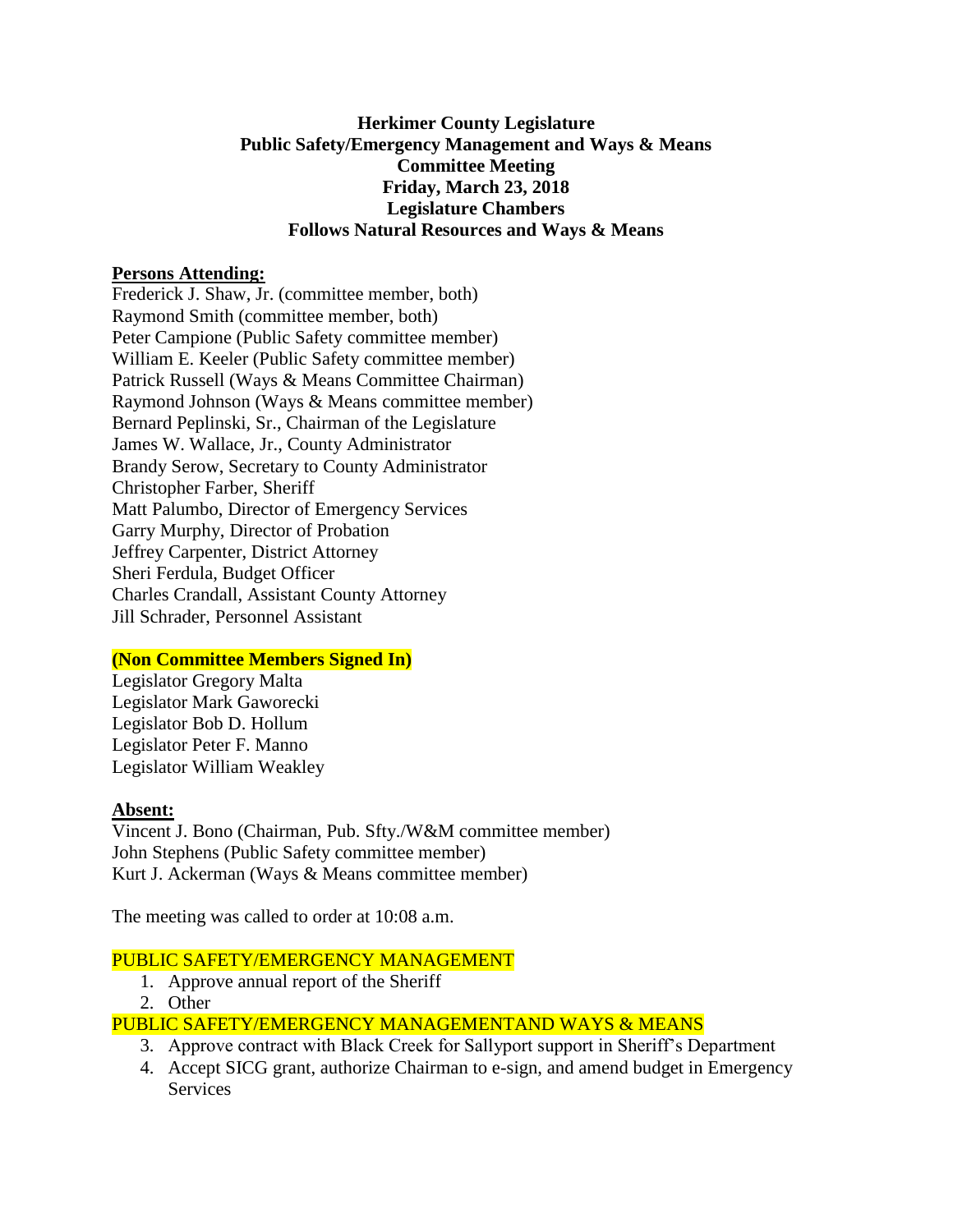- 5. Accept PSAP grant and authorize Chairman to e-sign in Emergency Services
- 6. Delete Probation Officer Trainee and establish Probation Officer
- 7. Approve agreement with Buddi US for electronic monitoring in Probation
- 8. Accept grant for ATI funding, authorize Chairman to e-sign in Probation
- 9. Amend part-time salary schedule for DA's office
- 10. Authorize Chairman to sign agreement for McCauley mountain tower site
- 11. Approve change order with the LA Group for McCauley Tower
- 12. Other

#### **Committee Vote Record**

# PUBLIC SAFETY/EMERGENCY MANAGEMENT

Item #1 - On motion of Mr. Smith, seconded by Mr. Keeler, Item #1 was voted on, approved and moved for Resolution. Unanimous. Absent: 2.

Item #2 - N/A.

#### PUBLIC SAFETY/EMERGENCY MANAGEMENT AND WAYS & MEANS

Item #3- On motion of Mr. Brezinski, seconded by Mr. Campione for Public Safety/Emergency Management and on motion of Mr. Peplinski, seconded by Mr. Smith for Ways & Means, Item #3 was voted on, approved and moved for Resolution. Unanimous. Absent: 3.

Item #4- On motion of Mr. Campione, seconded by Mr. Keeler for Public Safety/Emergency Management and on motion of Mr. Shaw, seconded by Mr. Smith for Ways & Means, Item #4 was voted on, approved and moved for Resolution. Unanimous. Absent: 3.

Item #5- On motion of Mr. Keeler, seconded by Mr. Smith for Public Safety/Emergency Management and on motion of Mr. Peplinski, seconded by Mr. Johnson for Ways & Means, Item #5 was voted on, approved and moved for Resolution. Unanimous. Absent: 3.

Item #6- On motion of Mr. Keeler, seconded by Mr. Campione for Public Safety/Emergency Management and on motion of Mr. Peplinski, seconded by Mr. Shaw for Ways & Means, Item #6 was voted on, approved and moved for Resolution. Unanimous. Absent: 3.

Item #7- On motion of Mr. Keeler, seconded by Mr. Smith for Public Safety/Emergency Management and on motion of Mr. Peplinski, seconded by Mr. Smith for Ways & Means, Item #7 was voted on, approved and moved for Resolution. Unanimous. Absent: 3.

Item #8- On motion of Mr. Smith, seconded by Mr. Keeler for Public Safety/Emergency Management and on motion of Mr. Peplinski, seconded by Mr. Johnson for Ways & Means, Item #8 was voted on, approved and moved for Resolution. Unanimous. Absent: 3.

Item #9- On motion of Mr. Peplinski, seconded by Mr. Smith for Public Safety/Emergency Management and on motion of Mr. Peplinski, seconded by Mr. Smith for Ways & Means, Item #9 was voted on, approved and moved for Resolution. Unanimous. Absent: 3.